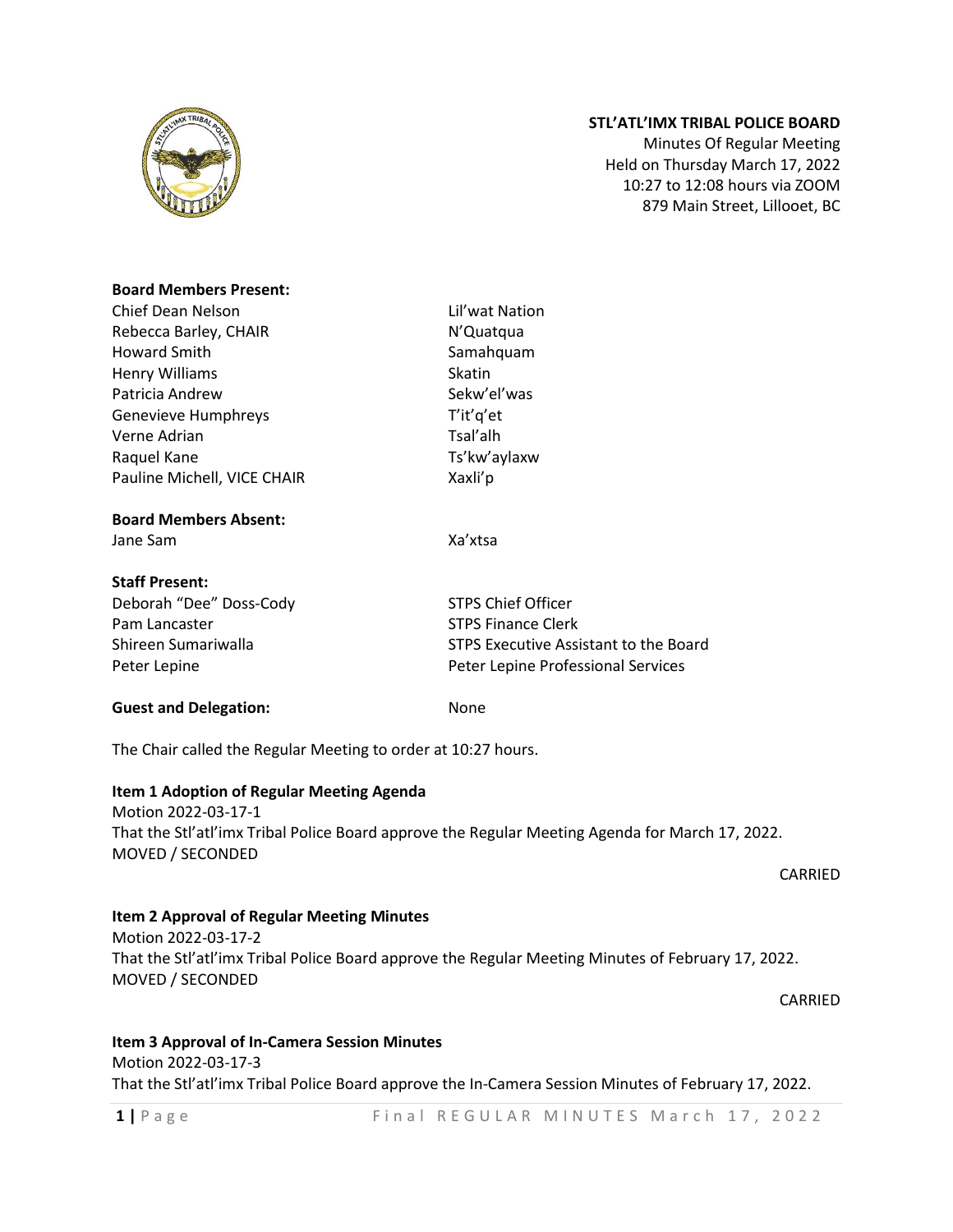#### **Item 4 Peter Lepine Report**

Peter Lepine attended two Policy & Governance Committee meetings. He spoke with Police Services about board member training. He also supported the Chief Officer in operational matters. He reached out to Oak Bay Police for their community outreach plan in order to plan for the STPS strategic planning external survey. He suggested that internal surveys be conducted over Zoom calls. Once these surveys are completed the Board can then meet in May or June for their strategic planning session.

#### **Item 5 Committee Reports**

### **Item 5.1 Finance Committee**

The committee met on February 22, 2022 to discuss the 3<sup>rd</sup> quarter budget. They met again on March 14, 2022 to review the draft budget for 2022-2023;

11:06 hours - Shireen Sumariwalla left the meeting via Zoom

11:08 hours – Shireen Sumariwalla joined the meeting via Zoom

### **Item 5.2 Policy & Governance Committee**

The committee met on February 24, 2022 and on March 8, 2022 to review policies. The committee recommended that the STPS retire STPS Policy AC030 since it was replaced by STPS Policy AC0130, adopted on January 21, 2021. They recommended that new policies be adopted and that existing policies be adopted as amended. They recommended that other policies be retired due to their redundancy or their lack of application.

Motion 2022-03-17-4 That the Stl'atl'imx Tribal Police Board retire STPS Policy: AC030 Internal - Discipline Rules MOVED / SECONDED

CARRIED

Motion 2022-03-17-5 That the Stl'atl'imx Tribal Police Board adopt STPS Policies: AA050 - Service Direction AC140 - Discipline Record AB270 - Personnel Files AB070 - Liability Protection OB130 - Vice AB050 - Terms of Employment AB040 - Appointment To Office AB010 - Recruitment AB020 - Application AA030 - Role and Planning AA020 - Jurisdiction MOVED / SECONDED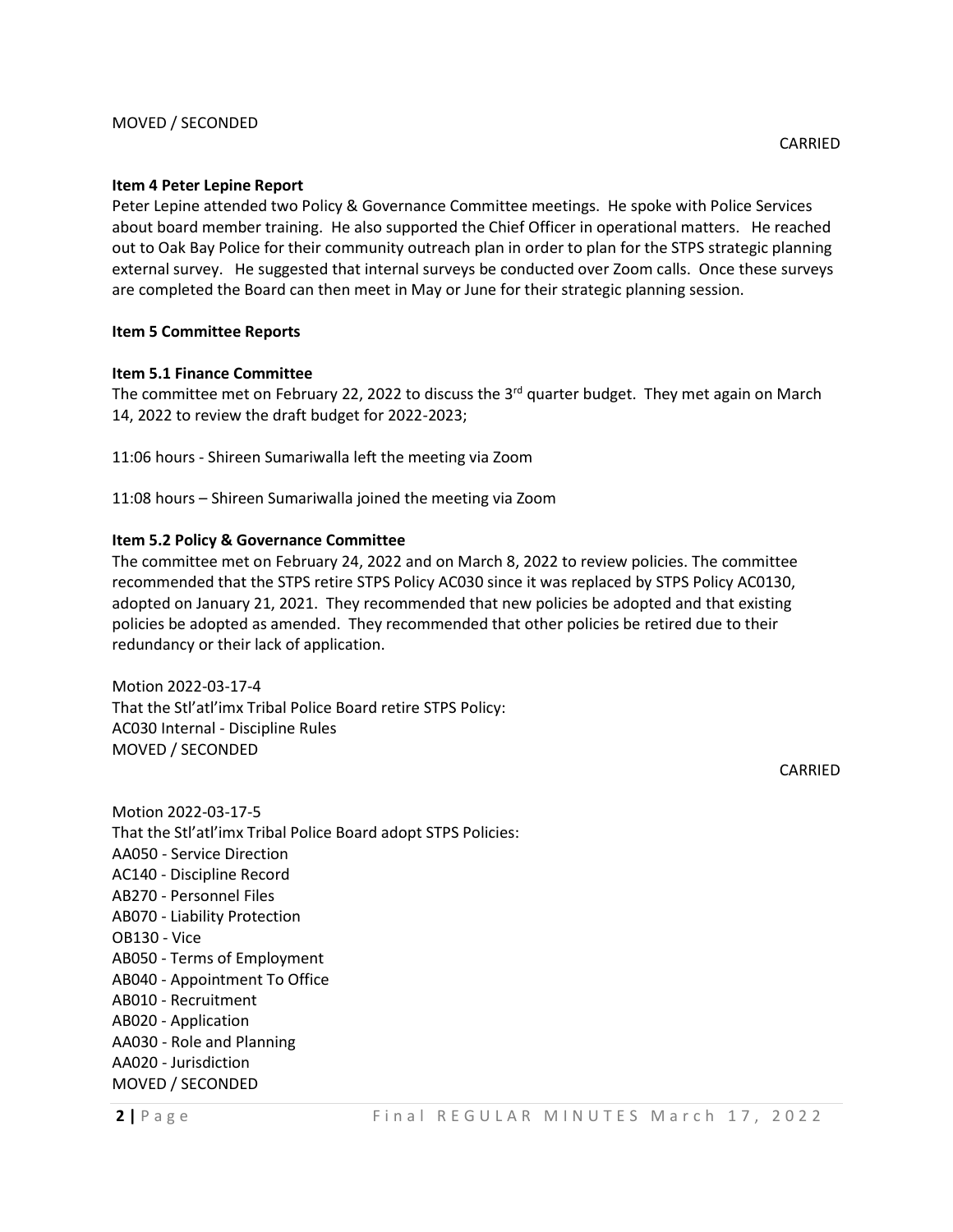Motion 2022-03-17-6 That the Stl'atl'imx Tribal Police Board adopt, as amended, STPS Policies: AB140 - Performance Evaluation AB260 - Employment of Relatives AC060 - Public Speaking AC080 - Formal Recognition AC110 - Legal Actions Against Members AE050 - Management Audit AF020 - Legal Process AG060 - Waste Disposal AG070 - Uniforms OF040 - Dye Packs OK060 - Police Service Dogs OK140 - Liaison with Other Agencies OM030 - Youth Liaison OM070 - Community Partnership MOVED / SECONDED

CARRIED

CARRIED

Motion 2022-03-17-7 That the Stl'atl'imx Tribal Police Board retire STPS Policies: OM080 - Auxiliary Police AB160 - Assessment Centres OD220 - Bylaw Enforcement OG050 - Patrol Vehicle Camera Policy OK010 - Task Forces OK030 - Security Risks OM020 - Community Relations OM060 - Problem Oriented Policing MOVED / SECONDED

#### **Item 5.3 Human Resources Committee**

No report from the committee.

#### **Item 5.4 Special Purposes - Website Committee**

The committee presented its work in progress. This included cloud storage at the Mt. Currie office, ownership of the Weebly account, maintenance of the website, and website future goals. To date, there has been no online reporting. The committee requested that the online reporting links plus website link be promoted to the communities at the same time the strategic planning outreach efforts are made.

## **Item 5.5 Special Purposes Committee - New Office Buildings**

The funding for a generator has yet to be secured for the Mt. Currie office building. The office will hold an Open House during St'at'imc Days in May with a grand opening planned for later in the year. The Lillooet new office building has been painted.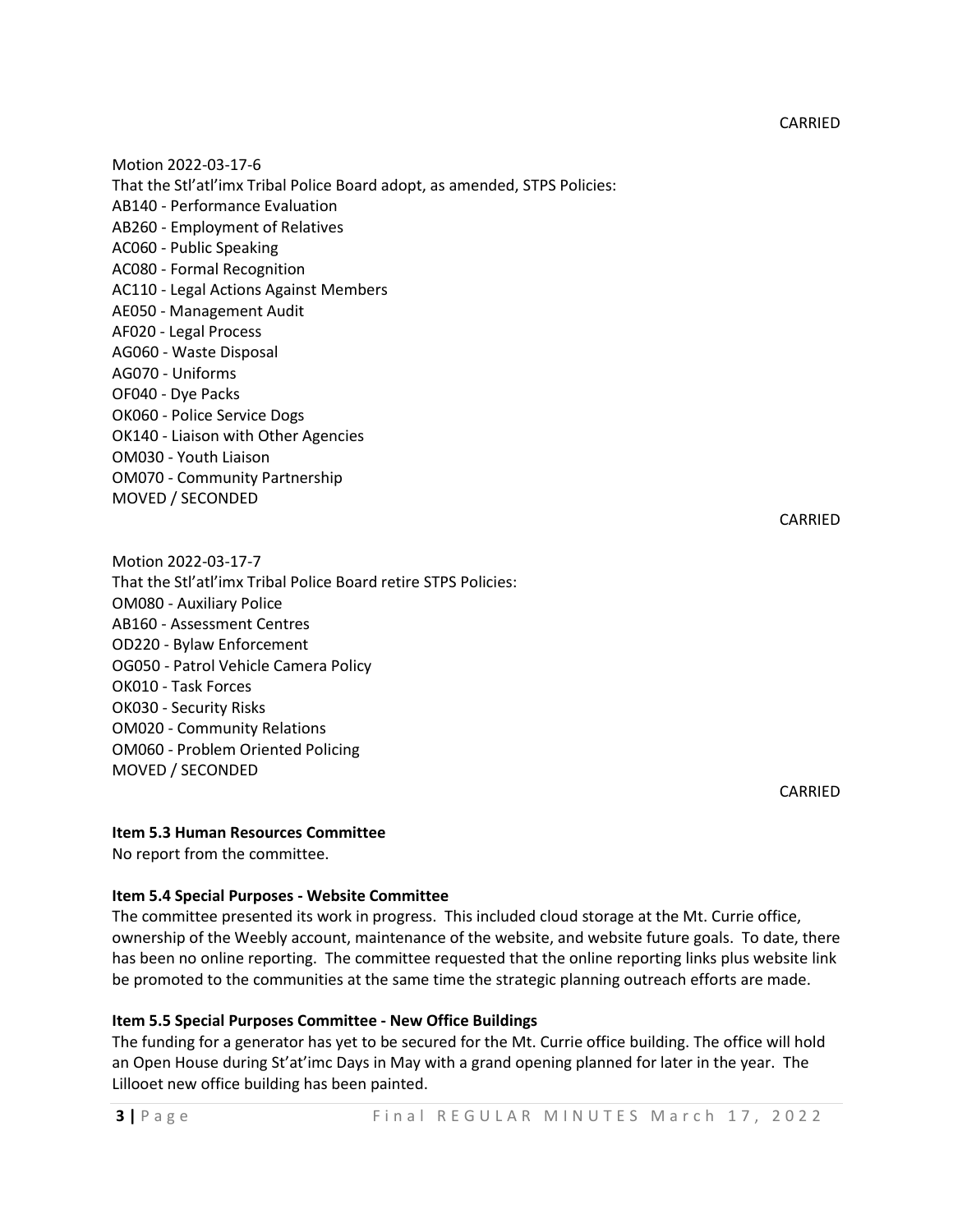# **Items 6 Employee Wellness & Morale Report**

When members were Off Duty Sick it created pressure on the rest of staff regarding the scheduling. The STPS felt the effects of the Surrey Police Service's bargaining agreement regarding hires. STPS management planned to offer support to staff following sudden death calls. The recruit officer graduated from JIBC on March 11, 2022. Sergeants will attend an in-person staff meeting next month.

# **Item 7 Recruiting Report by the Chief Officer**

Plans for a potential indigenous lateral hire have ended as the individual had dropped out of the application process. Two other experienced officers had shown interest in applying as lateral hires. One potential recruit candidate had passed the in-take exam. A recruit officer had begun their training at the Justice Institute of British Columbia (JIBC) in January. Application email enquiries needed quick responses regardless of whether its a formal application or not.

# **Item 8 Chief Officer's Report**

Refer to the written report. Lil'wat youth crime prevention initiative required no funding. The only requirement was for an STPS officer to be included in the project. Sergeant Leo attended. Retired RCMP officer conversed with the Chief Officer and provided a power point on the research completed on self-administered (SA) tribal police services. The Assembly of First Nations (AFN) and the BC Assembly of First Nations (BCAFN) had contracted the researcher. The results are expected to show problems and potentials of SA's.

11:42 hours – Board member Raquel Kane left the meeting via Zoom

11:42 hours – Board member Verne Adrian left the meeting via Zoom

The Chief Officer reported on patrols, road-checks, speeding and ride-a-longs.

# **Item 9 Board Chair Report**

The Board Chair attended the recruit officer's graduation at the JIBC where the STPS was featured with three opening songs. Chief Officer Doss-Cody performed the inspection of the graduating officers.

11:45 hours – Board member Verne Adrian joined the meeting via Zoom

## **Item 10 Executive Assistant to the Board Report**

The report was received for information February 2022.

## **Item 11 Correspondence & Information**

Outstanding emails this past month included the following; BCAPB Annual AG and Conference dated for May 26 & 27, 2022; CAPG webinar on conversations with various groups in the community to solicit feedback and ideas for consideration by the Board in its future strategic planning dated March 22 at 9 am; PSSG offered board member training.

# **Item 12 New & Other Business**

a) Open House "Walk Through" during St'at'imc Gathering on May 9-11, 2022 in Lil'wat.

- b) PSSG to provide training to board members.
- c) Dates for Board Regular Meetings uploaded to website.